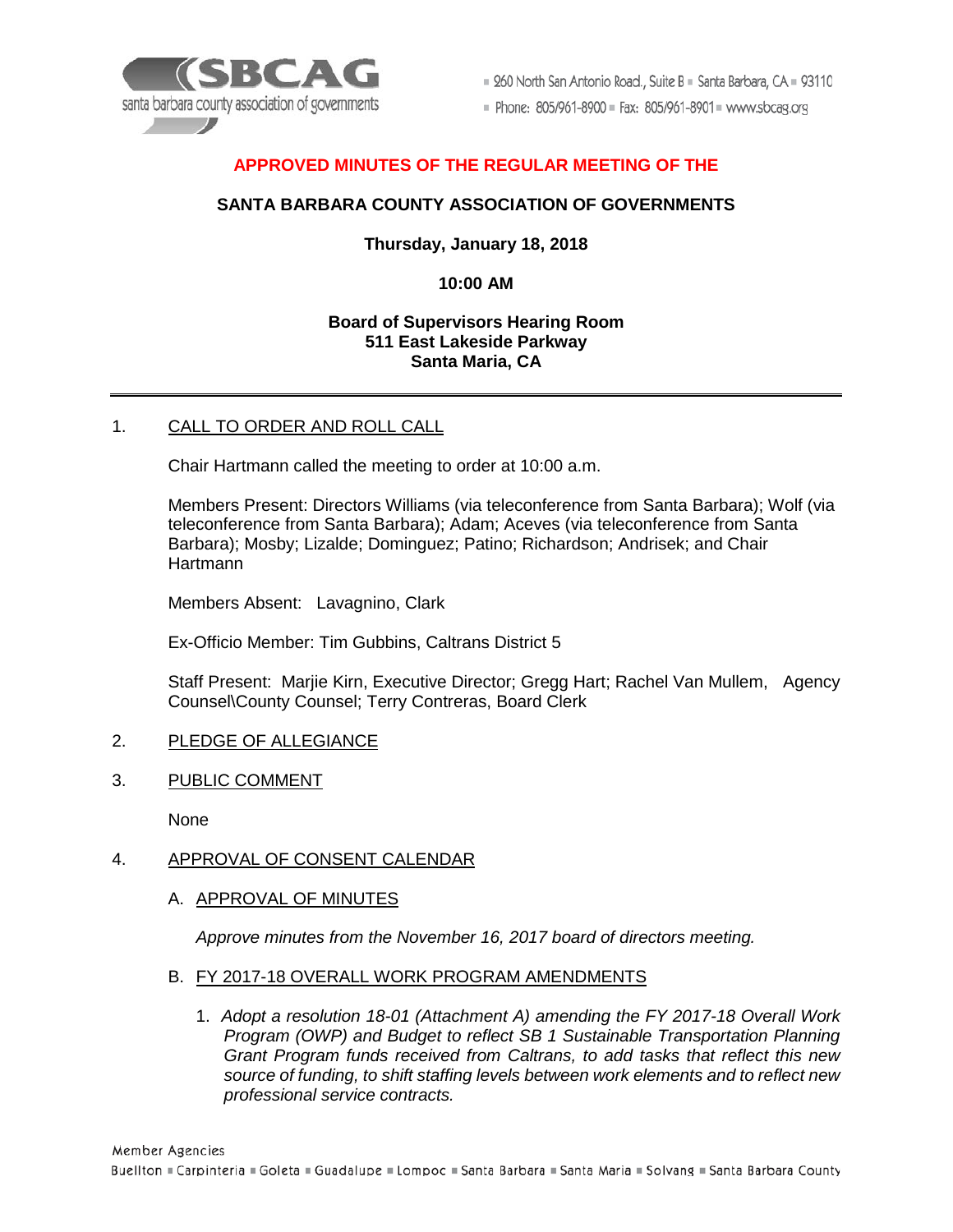- *2. Approve and authorize Executive Director, Marjie Kirn, to execute these amendments to the OWP and Budget.*
- C. DRAFT MEASURE A REVENUE ESTIMATES

*Receive and file draft Measure A Revenue Estimates for Fiscal Years 2018/19 to 2022/23.*

Item 4D was pulled from the Consent Calendar for Director Kirn to report on minor changes made to the staff report. The changes did not affect the determination and that the project was still consistent with the Airport Land Use Plan for Santa Barbara County and therefore not considered separately.

### D. AIRPORT LAND USE PLAN CONSISTENCY DETERMINATION: GOLETA FIRE STATION #10

*Acting as the Airport Land Use Commission, adopt findings for the Goleta Fire Station #10 Project (Attachment A) and determine that the project is consistent with the adopted 1993 Airport Land Use Plan for Santa Barbara County.*

## E. SB1 STATE OF GOOD REPAIR PROGRAM PROJECT LIST APPROVAL

- *1. Adopt Resolution 18-02 approving the four-year Program of Projects, FY 17/18 project list; and*
- *2. Delegate authority to the Executive Director to sign Certifications and Assurances and to take any actions necessary for the purpose of obtaining State Transit Assistance State of Good Repair funds provided by the California Department of Transportation.*

### F. STATE TRANSIT ASSISTANCE FISCAL YEAR 2016/17

*Adopt Resolution 18-03 approving \$2,184,049 in State Transit Assistance (STA) funds, including interest earnings, to local claimants for FY 16/17 to be claimed in FY 17/18.*

## G. FEDERAL TITLE VI AND DISADVANTAGED BUSINESS ENTERPRISE PROGRAM UPDATES

- *1. Adopt Resolution 18-04 adopting the 2017 Disadvantaged Enterprise Program; and*
- *2. Adopt Resolution 18-05 adopting the 2017 Title VI Program with Limited English Proficiency (LEP) Plan.*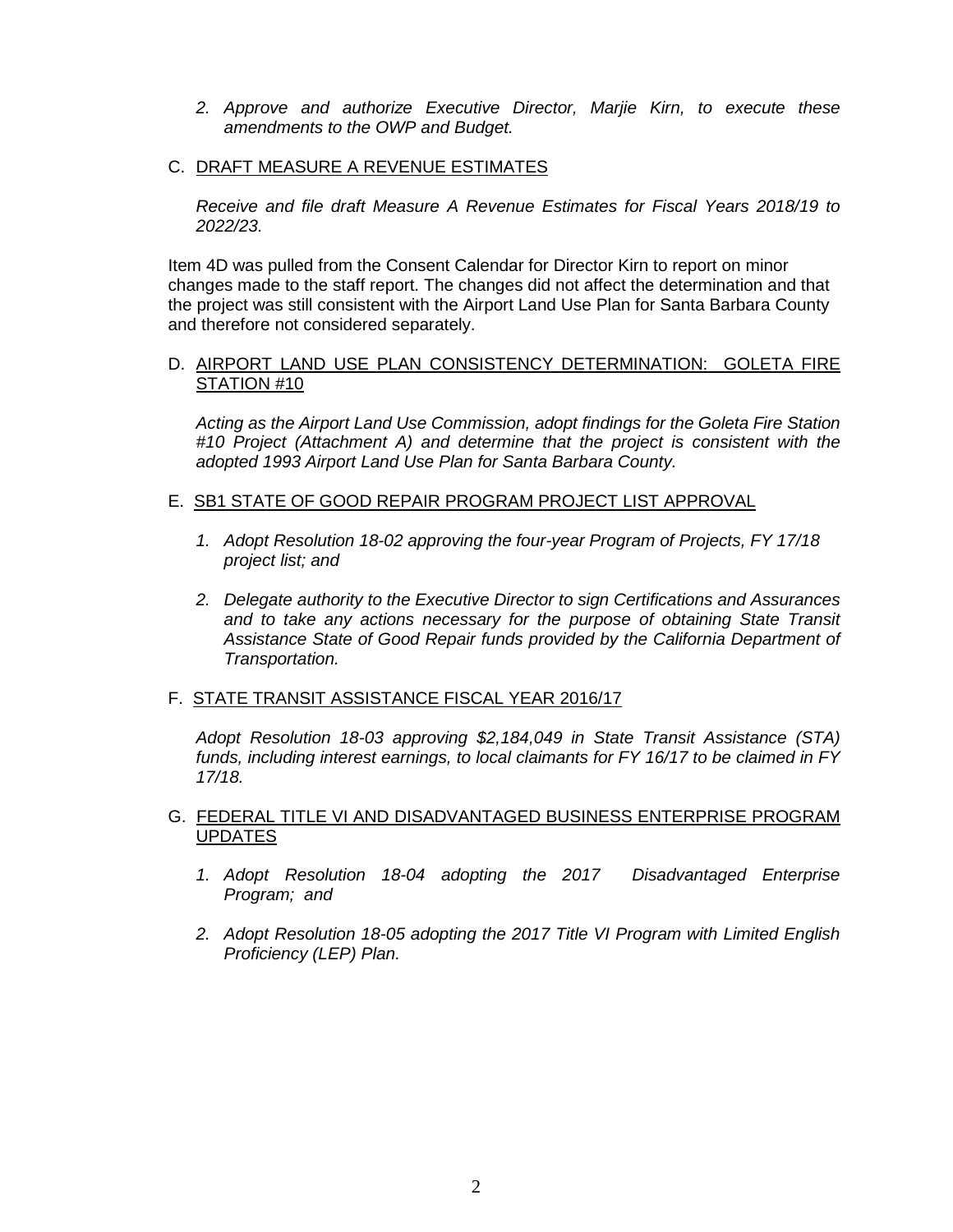Director Williams recused himself from item 4H

## H. CARPINTERIA CREEK SHUTTLE EASY LIFT CONTRACT AMENDMENT

*Approve, ratify, and authorize the Chair to sign a contract amendment with Easy Lift Transportation, Inc. to increase the not to exceed contract amount from \$150,000 to \$200,000 to cover an additional month of Carpinteria Creek Shuttle service until the temporary bike path connection is open for use in January 2018.*

Motion made to approve Consent Item 4H

Motion: Patino **Second: Richardson** Motion carried: 10-0 Yes: Wolf, Adam, Mosby, Lizalde, Aceves, Dominguez, Richardson, Patino, Andrisek and Chair Hartmann No: None Abstention: None Absent: Lavagnino, Clark, Williams

### I. SBCAG EMPLOYEE HANDBOOK/PERSONNEL POLICIES AND PROCEDURES

*Approve and adopt new SBCAG Employee Handbook/Policies and Procedures.* 

### J. TRAFFIC SOLUTIONS PROGRAM UPDATE

*Receive written update of Traffic Solutions programs and services*

### K. FY 2016-17 FINANCIAL REPORTS

*Receive and file SBCAG's audited Annual Financial Report and Single Audit Report for FY 2016-17.*

Motion made to approve the Consent items 4A-4G and Consent items 4I-4J

Motion: Dominguez **Second: Lizalde** Motion carried: 11-0 Yes: Williams, Wolf, Adam, Mosby, Lizalde, Aceves, Dominguez, Richardson, Patino, Andrisek and Chair Hartmann No: None Abstention: None Absent: Lavagnino, Clark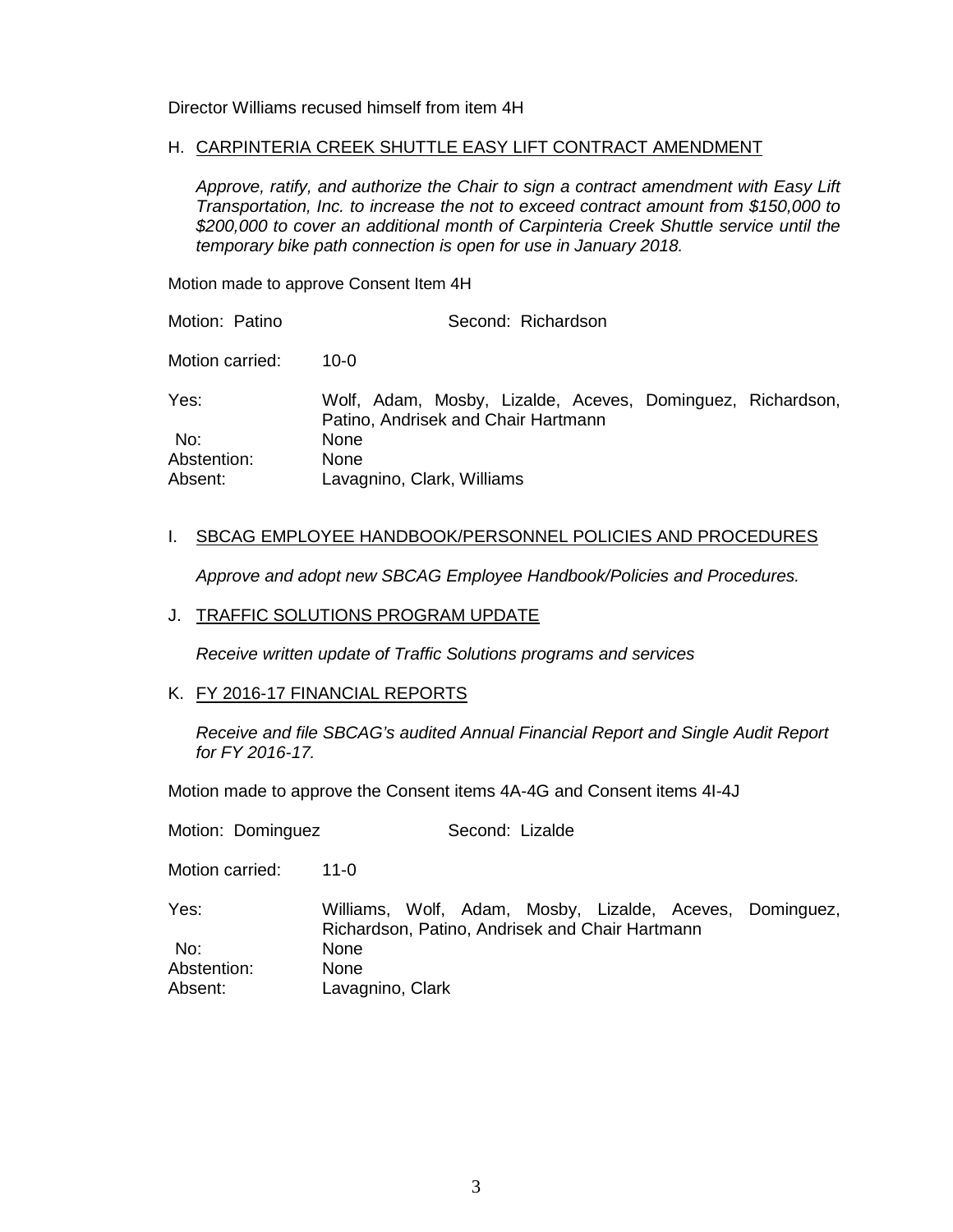## **REVIEW/ DISCUSSION/ ACTION ITEMS**

## 5. SBCAG VICE-CHAIR FOR 2018

*Elect SBCAG Vice-Chair for 2018.*

Motion made to elect Director Patino as Vice-Chair for 2018.

Motion: Richardson Second: Adam

Motion carried: 11-0

Yes: Williams, Wolf, Adam, Mosby, Lizalde, Aceves, Dominguez, Richardson, Patino, Andrisek and Chair Hartmann No: None Abstention: None Absent: Lavagnino, Clark

All appointments made individually but approved by one motion.

### 6. COMMITTEE APPOINTMENTS FOR 2018

*A. Appoint one delegate and one alternate to the California Association of Councils of Governments (CALCOG).*

Board appointed Director Sierra as CALCOG member and Director Mosby as alternate.

*B. Appoint one delegate and one alternate to the Los Angeles-San Diego-San Luis Obispo Rail Corridor Agency (LOSSAN/Pacific Surfliner).* 

Board appointed Director Bennett as LOSSAN member and Director Dominguez as alternate.

*C. Appoint one delegate and one alternate to the Coast Rail Coordinating Council.*

Board appointed Chair Hartmann as CRCC member and Director Dominguez as alternate.

*D. Appoint three members and one alternate to serve as SBCAG representatives on the Coastal Express Policy Committee.*

Board appointed Directors Wolf, Williams and Dominguez as Coastal Express Policy Committee members and Director Clark as alternate.

*E. Appoint one member and one alternate to the CalVans board of directors.*

Board appointed Director Richardson as CalVans member and Chair Hartmann as alternate.

*F. Appoint members to the SBCAG executive committee.*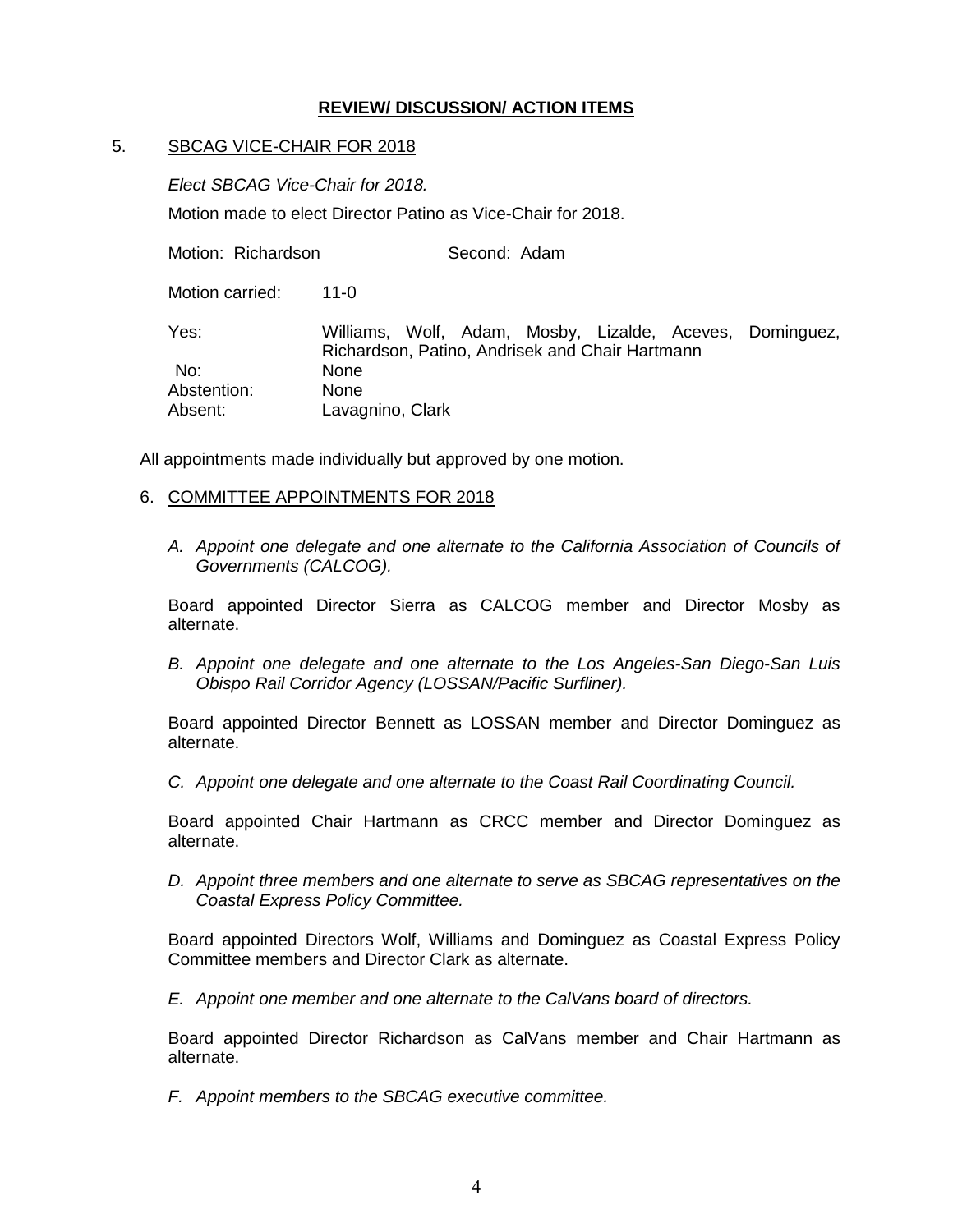Board appointed Chair Hartmann. Director Patino, Bennett, Wolf and Richardson to the SBCAG executive committee.

Motion made to approve all appointments.

| Motion: Patino  | Second: Richardson                                                                                          |
|-----------------|-------------------------------------------------------------------------------------------------------------|
| Motion carried: | 11-0                                                                                                        |
| Yes:            | Williams, Wolf, Hartman, Adam, Lizalde, Mosby, Patino, Richardson,<br>Dominguez, Andrisek and Chair Bennett |
| No:             | <b>None</b>                                                                                                 |
| Abstention:     | None                                                                                                        |
| Absent:         | Lavagnino, Clark                                                                                            |

## 7. STATE LEGISLATIVE PROGRAM

- *A. Receive report from SBCAG's state lobbyist Gus Khouri of Khouri Consulting and approve state legislative platform for 2018.*
- *B. Appoint an SBCAG Board delegate to attend Central Coast Coalition Sacramento Lobby Day event.*

Motion made to receive report and appoint Director Patino, as the delegate to attend the Central Coast Coalition Sacramento Lobby Day event.

| Second: Patino                                                                                              |
|-------------------------------------------------------------------------------------------------------------|
| 11- $\Omega$                                                                                                |
| Williams, Wolf, Hartman, Adam, Lizalde, Mosby, Patino, Richardson,<br>Dominguez, Andrisek and Chair Bennett |
| <b>None</b>                                                                                                 |
| <b>None</b>                                                                                                 |
| Lavagnino, Clark                                                                                            |
|                                                                                                             |

### 8. FEDERAL LEGISLATIVE AGENDA

- *A. Receive a report from SBCAG's federal lobbyist, Don Gilchrest, on federal transportation issues and approve SBCAG's federal legislative agenda for 2018.*
- *B. Authorize the SBCAG Chair, Vice Chair and immediate past Chair to travel with staff to Washington DC.*

Motion made to receive report and authorize Chair Hartmann, Vice Chair Patino and immediate past Chair Bennett to travel with staff to Washington DC.

Motion: Dominguez **Second: Patino** 

Motion carried: 11-0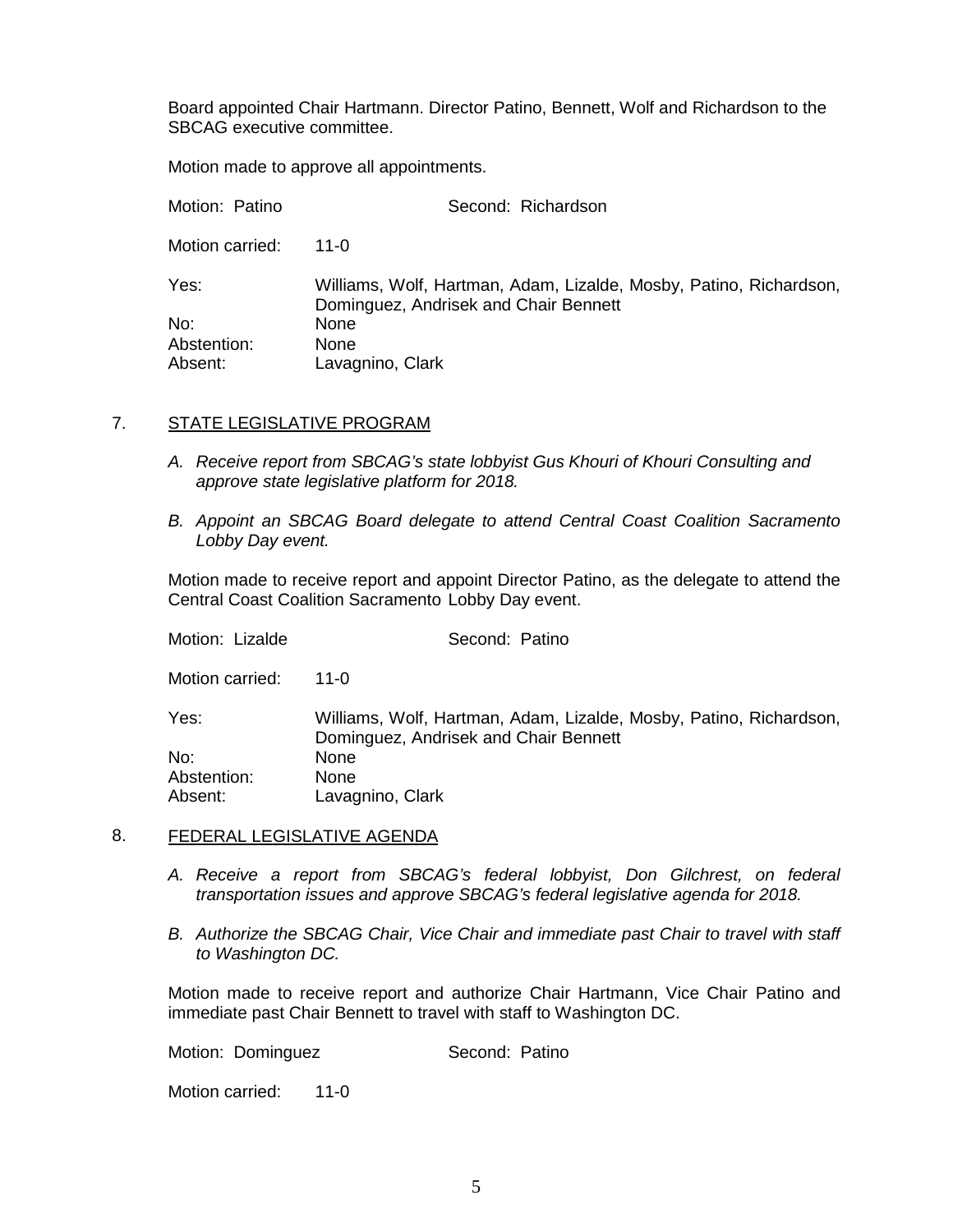Yes: Williams, Wolf, Hartman, Adam, Lizalde, Mosby, Patino, Richardson, Dominguez, Andrisek and Chair Bennett No: None Abstention: None Absent: Lavagnino, Clark

# **INFORMATION ITEMS**

## 9. ONE MINUTE REPORTS

*Board Members and Alternates are invited to provide updates on the activities in their districts/cities.*

Board members provided updates in their districts and cities.

## 10. EXECUTIVE DIRECTOR'S REPORT

Marjie Kirn, Executive Director, reported on the following items:

- Circulation/Bicycle projects meetings
- Safety and Circulation study planning grant
- EOC Committee Marjie Kirn and Gregg Hart
- Traffic Solutions greeting train passengers and informing of new train service
- LOSSAN getting additional train cars added due to the flood.
- Thanked Caltrans for all their work.

## 11. CALTRANS DISTRICT DIRECTOR'S REPORT General Update

Tim Gubbins, District Director, Caltrans District 5, reported on the following items:

- Montecito mudslides and alternate commuter routes
- The impact of the mudslides on Hwy 166
- Stock pile sights

## 12. COMMITTEE MEETINGS

Executive Director Marjie Kirn, reported on the December 6, 2017 Pacific Surfliner Board Meeting.

### 13. COMMUNICATIONS

- *A. Board Advance Calendar*
- *B. Technical Transportation Advisory Committee Draft/Technical Planning Advisory Committee Meeting Minutes*
- *C. Comment letter – T Becker*

## **CLOSED SESSION**

## 14. RECESS TO CLOSED SESSION

*A. Executive Director Performance Review (Gov. Code Section 54957(b)(1))*